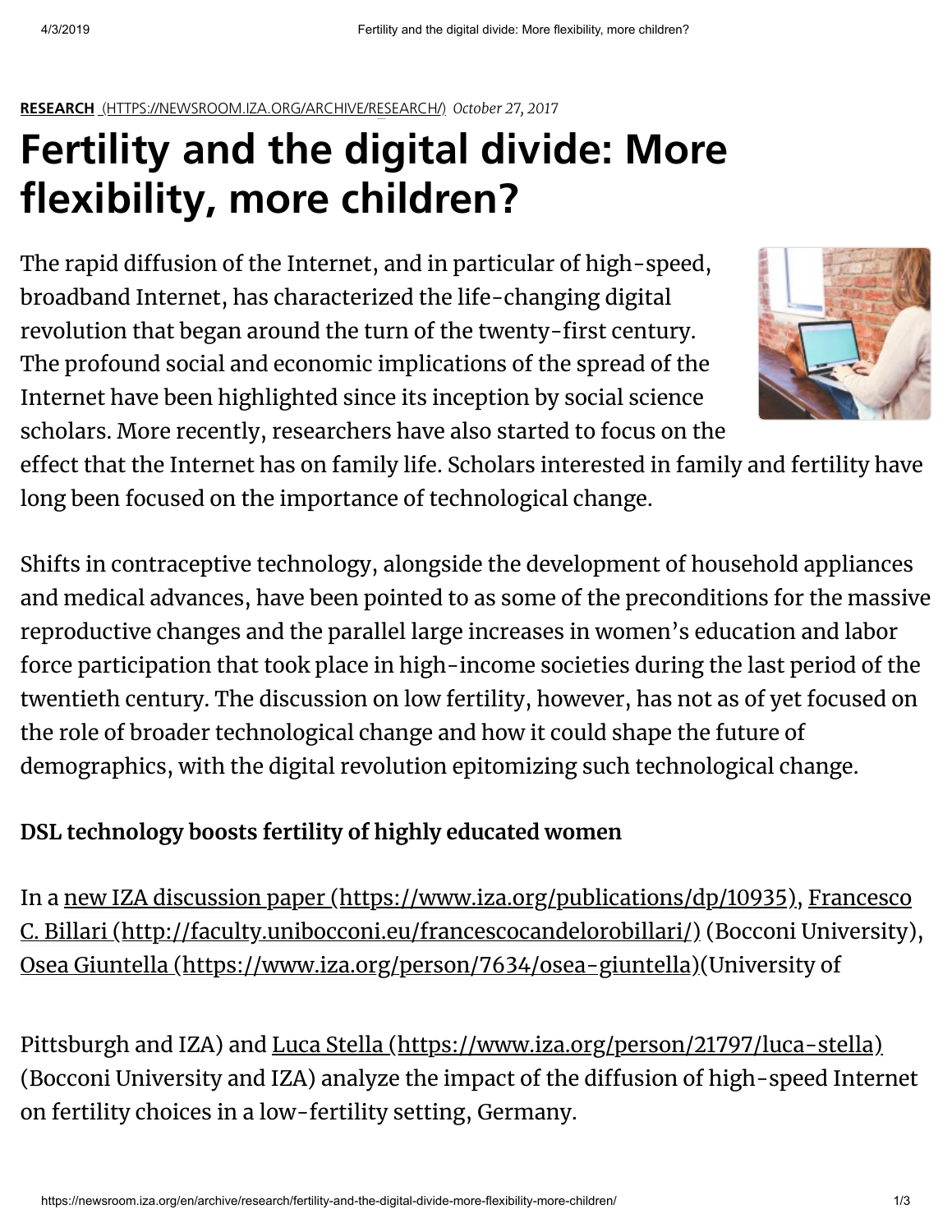The authors exploit an instrumental variable approach devised by <u>Falck et al. (2014)</u> <u>[\(https://www.iza.org/publications/dp/6545\)](https://www.iza.org/publications/dp/6545)</u> relying on unique historical and technological peculiarities of the public telephone infrastructure in Germany which affected the diffusion of DSL technology throughout the country. Using data from the German Socio-Economic Panel (2008-2012), they show that DSL access increases fertility of 25-45 year-old women and that these results are largely driven by highly educated women. The rise in fertility mostly reflects an increase in the probability of having more than one child.

# **Internet access may help bridge competing work-life goals**

Moreover, the researchers investigate the potential mechanisms underlying the relationship between Internet and fertility. Their results suggest that broadband may increase fertility by increasing the opportunities of working from home and/or working part-time. These effects may relax time constraints, especially among more educated women, thereby favoring the work-family balance. They conclude that broadband might introduce a "fertility digital divide, " allowing highly educated individuals to realize their fertility goals, while not improving the chances of low-educated individuals, who tend to be employed in less flexible occupations.

## **Image source: pixabay [\(https://pixabay.com/en/student-typing-keyboard-text-woman-849828/\)](https://pixabay.com/en/student-typing-keyboard-text-woman-849828/)**

# *@* Mentioned Papers

**IZA DISCUSSION PAPER NO. 10935**

# **Does Broadband Internet Affect Fertility? [\(https://www.iza.org/publications/dp/10935\)](https://www.iza.org/publications/dp/10935)**

*Francesco C. Billari, Osea Giuntella, Luca Stella*

## **IZA DISCUSSION PAPER NO. 6545 E-Lections: Voting Behavior and the Internet [\(https://www.iza.org/publications/dp/6545\)](https://www.iza.org/publications/dp/6545)**